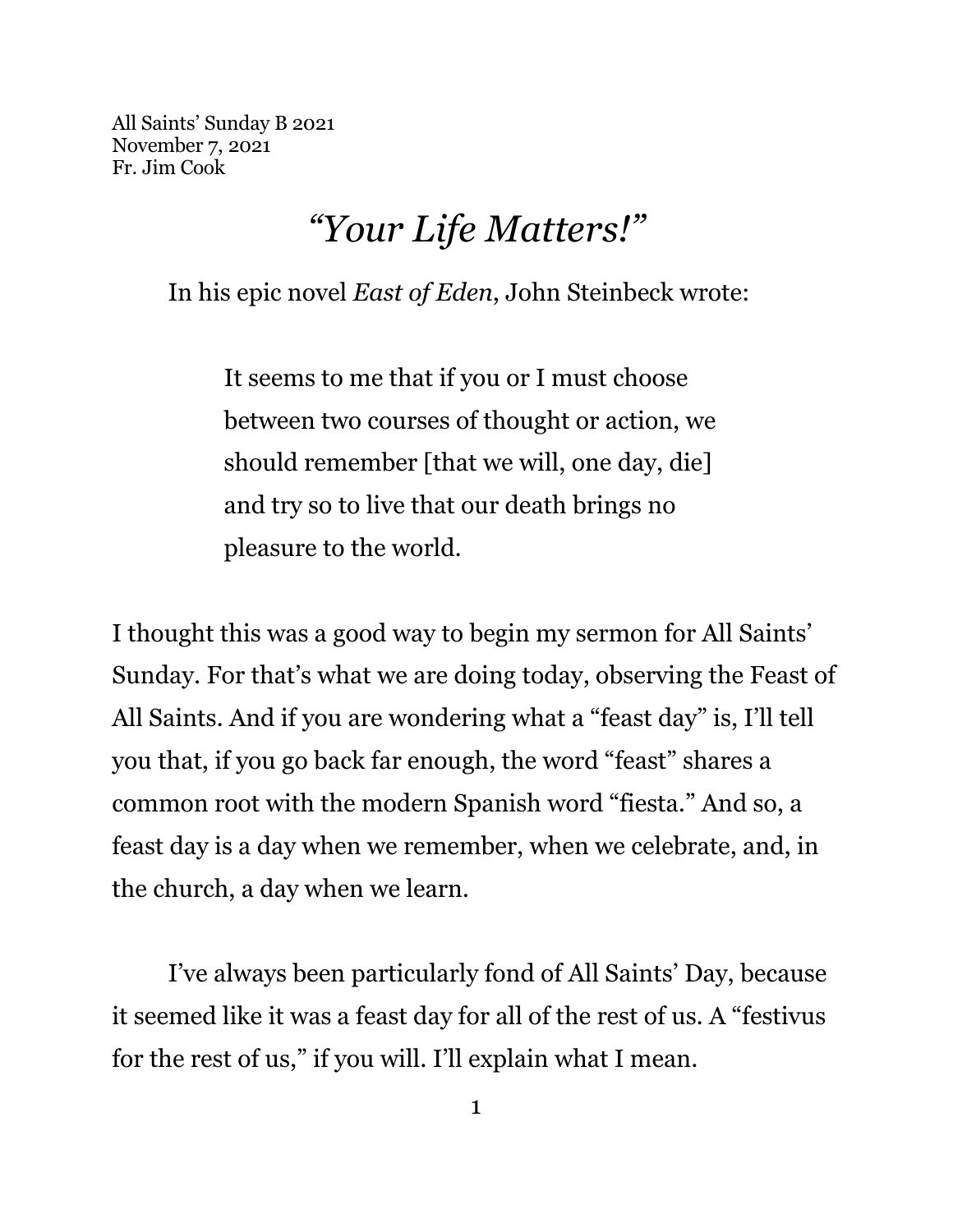In our prayer books, from pages 19 to 30, there is the roster and calendar of the "official" saints for the Episcopal Church, and the days on which we honor them. And the reason we think of them as saints, is because they were people who did a really good job of living the sorts of lives that we believe God has called all of us to live. And in many of those cases, they did so despite having had to deal with significant challenges, and great obstacles. And so, for that reason we remember them. And we hold them up as examples of godly living. And, hopefully, we learn from them, and try to emulate them.

However, not *all* saints get to have their own day on a calendar. Rather, they are simply part of that "great cloud of witnesses" whom we remember on *this* day.

Now, when I use that term "witnesses" to describe all those other saints, I don't mean to suggest that they are hovering around, and watching us. That would be kind of creepy, wouldn't it? Instead, these are the men and women and children who hover at the fringes of our memory, and whose lives — whose actions and decisions — bear witness to the sort of people they *chose* to be. And they linger in our memories because their lives were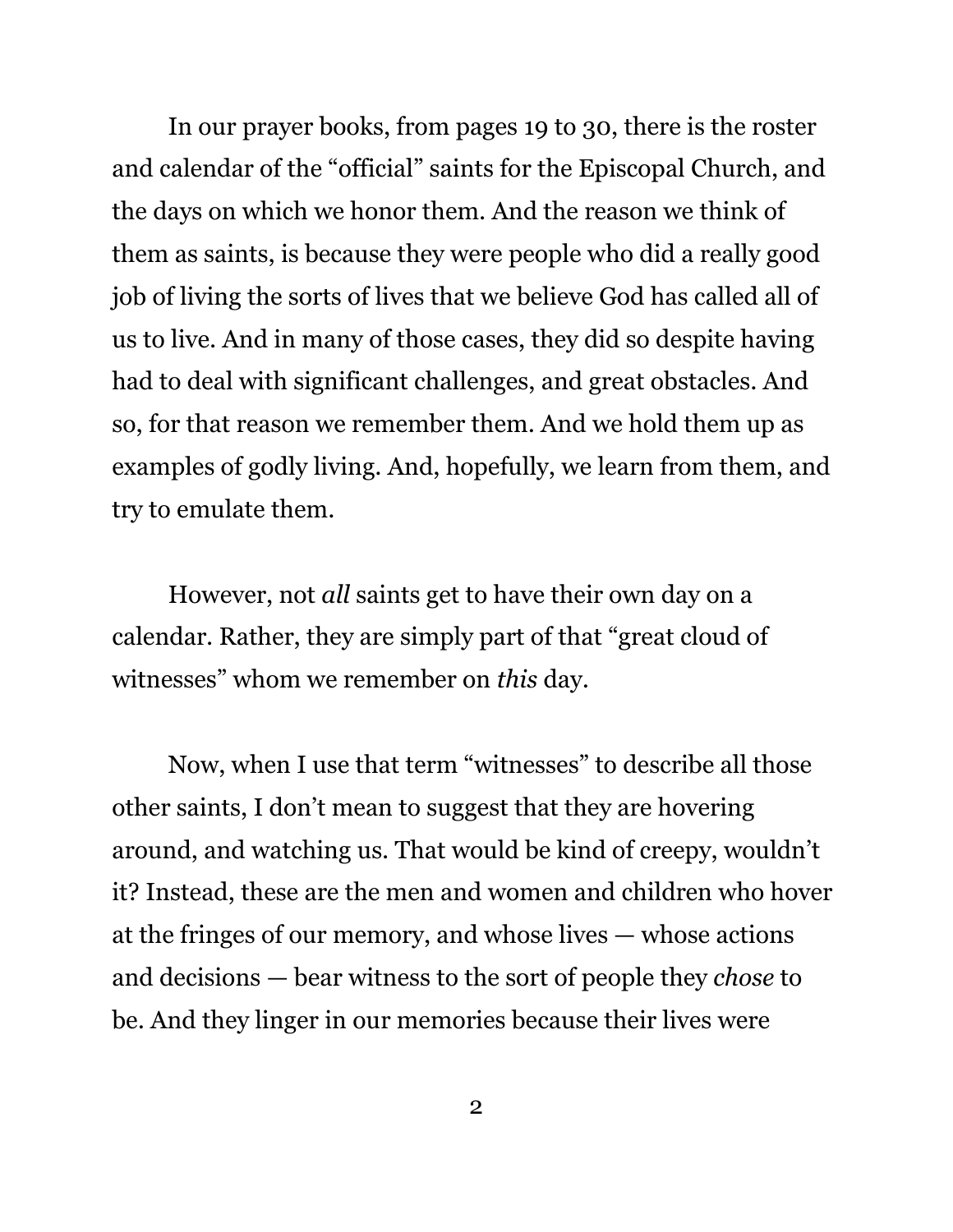somehow uniquely meaningful to us; because *in* their lives we saw the spark of something unique and precious. And even if no one else noticed it, we did. And so, All Saints' Day is for them.

Now, traditionally, All Saints' Day was intended as a day to remember those saints who had died. But lately, and I think appropriately, it has come to include many who are still alive. And I've grown to appreciate that trend, because it sends what I think is a very important message: and that is, that even while we are still alive, our lives can be meaningful and valuable; that what we do can make a difference; and that who we are, and what we stand for, can count for something. In other words, it sends the message that *every human life can matter!*

It was several years ago that I came to realize that one of the people on my ever-growing list of saints was a man I knew back in Kansas. His name was Chuck, and he was one of the nicest and sweetest people I have ever known. He was a smart and creative person of faith. He was very active at the church I served and, after about 15 years of enjoying his friendship, and when Chuck was in his 70s, I had the honor of presiding at his funeral.

3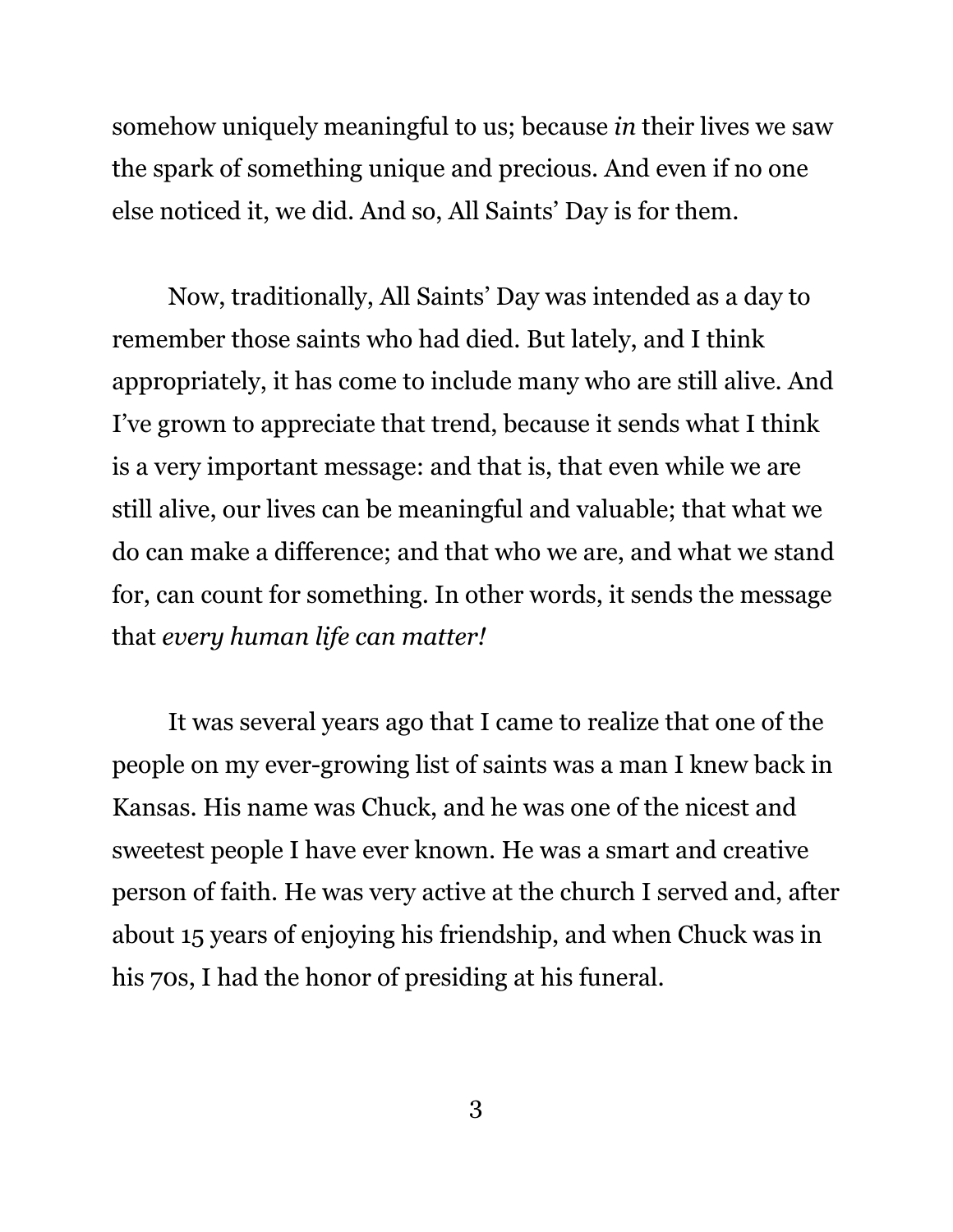But one of the unique things about Chuck, was the fact that he died an old bachelor. And I think it was because he was gay; I mean, he never actually came out and said it, and I think he would have denied it if I had asked. But it became clear to me that, at some point in his early life — perhaps through his family, or even, God help us, through his church — Chuck got the message that being gay was bad. Really, *really* bad. And so he spent a big chunk of his long life living at odds with a significant part of who he was. And even though we had a lot of oblique conversations on the topic of homosexuality — and make no mistake, they were oblique because Chuck would never have discussed it directly with me but despite all of those conversations, I was never able to disabuse Chuck of what I considered bad information about his orientation. It was really *such* a tragedy!

And yet, despite all that — despite what I imagine was an incredible burden to have to live with — Chuck was one of the best people I ever knew. The Light of Christ really shone through that man. And so now, he's one of my saints. And that's the thing about All Saints' Day — it's the feast day for the rest of us.

And especially,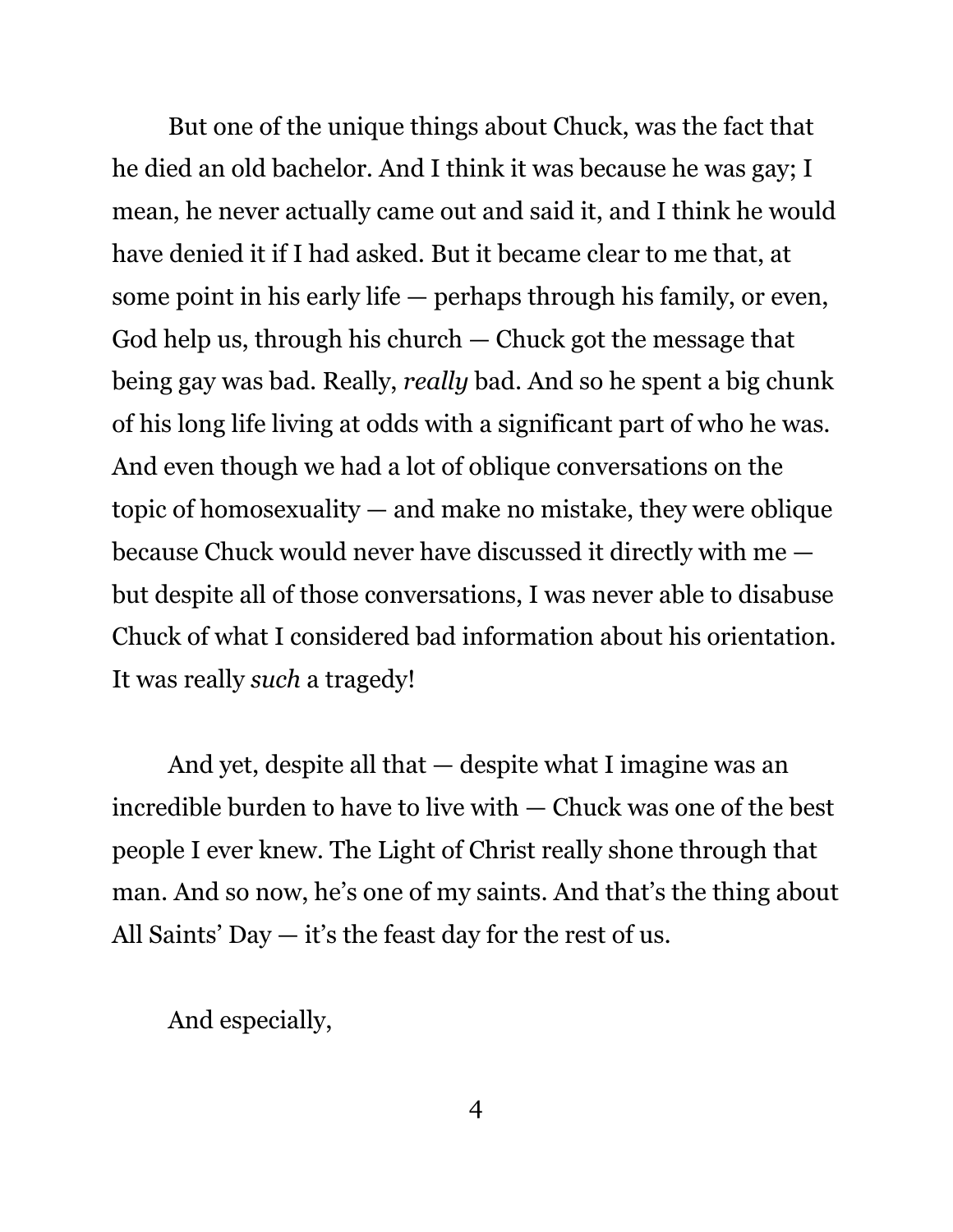for all of us who've been told that we're not good enough, or that we're weird, or that we're an "abomination";

for all of us who've been told that we're unattractive, unappealing, or undesirable;

for all of us who've been rejected, snubbed, spurned, or ignored;

for all of us who've been told that we're stupid or wouldn't amount to anything;

and for all of us who've ever thought "If they knew *that* about me, they wouldn't want to be my friend";

for all of us, in other words, who have been straining under such burdens, and yet somehow managed to cope with all that baggage, and managed to live lives that were meaningful, satisfying, and fulfilling — *and by our example* helped others to do the same and who have striven to live lives modeled after the Golden Rule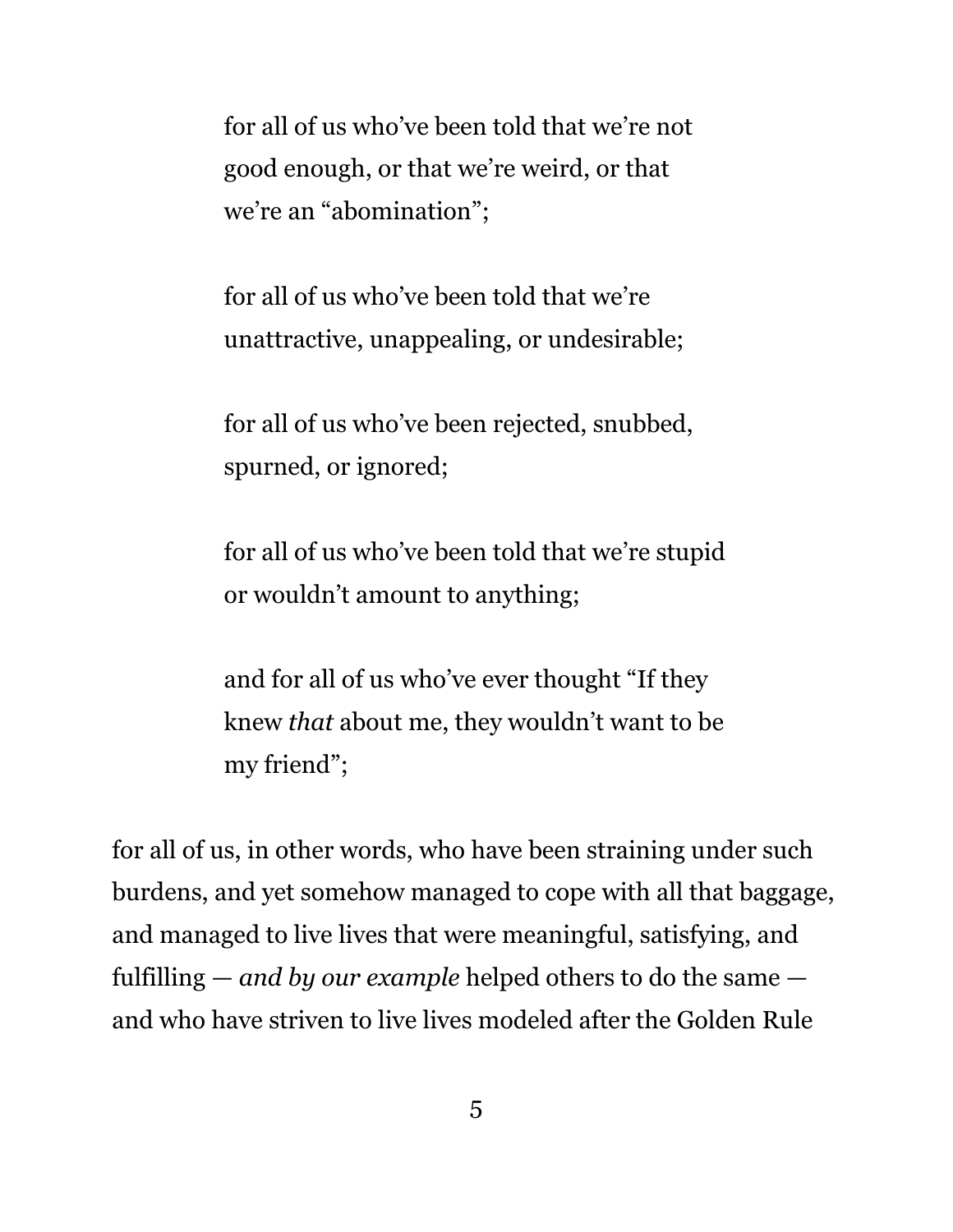and the dual commandments about loving God and neighbor; for all of us, All Saints' Day proclaims,

> Despite all that junk, which others have foisted on you, your life can still make a difference, because, in God's opinion, your life matters.

Maybe this is a part of what Jesus had in mind when he said,

"Come to me, all of you who are weary and carry heavy burdens, and I will give you rest. Take *my* yoke upon you. Let *me* teach you, because I am humble and gentle at heart, and you will find rest for your souls. For my yoke is easy to bear, and the burden I give you is light." (Matthew 11: 28-30, *New Living Translation*).

And so, on this All Saints' Sunday, while we're remembering, and giving thanks to God, for all those other people — dead *and* alive — whose lives have made a difference for us; we might want